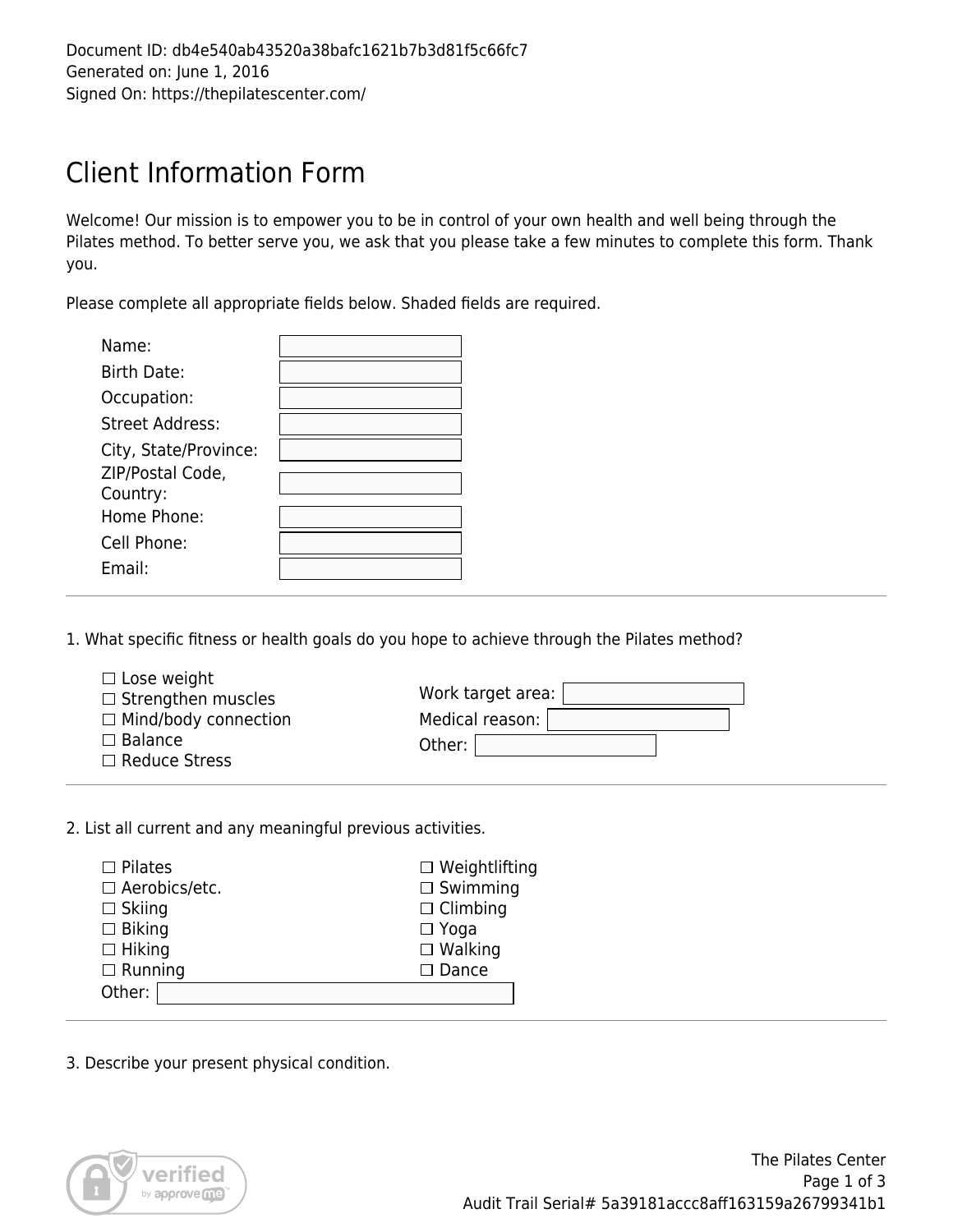OPoor OFair OGood OExcellent

4. Describe your physical history.

Injuries/Surgeries: Ailments/Illnesses: Pregnancies: Other:

Please specify which areas of your body were affected Right (R) or Left (L).

|        | Head        | Lower Back |
|--------|-------------|------------|
|        | <b>Neck</b> | Ribs       |
|        | Shoulder    | Abdomen    |
|        | Arm/Hand    | Hip/Pelvis |
|        | Upper back  | Knee       |
|        | Mid back    | Ankle/foot |
| Other: |             |            |

5. How did you find out about The Pilates Center? If applicable please include the name of the person who referred you (friend, doctor, physical therapist, etc.).

| $\Box$ Newspaper  | Friend: |
|-------------------|---------|
| $\Box$ Internet   | Doctor: |
| $\Box$ Phone book | Other:  |

Copyright © The Pilates Center. This form may not be reproduced.

X